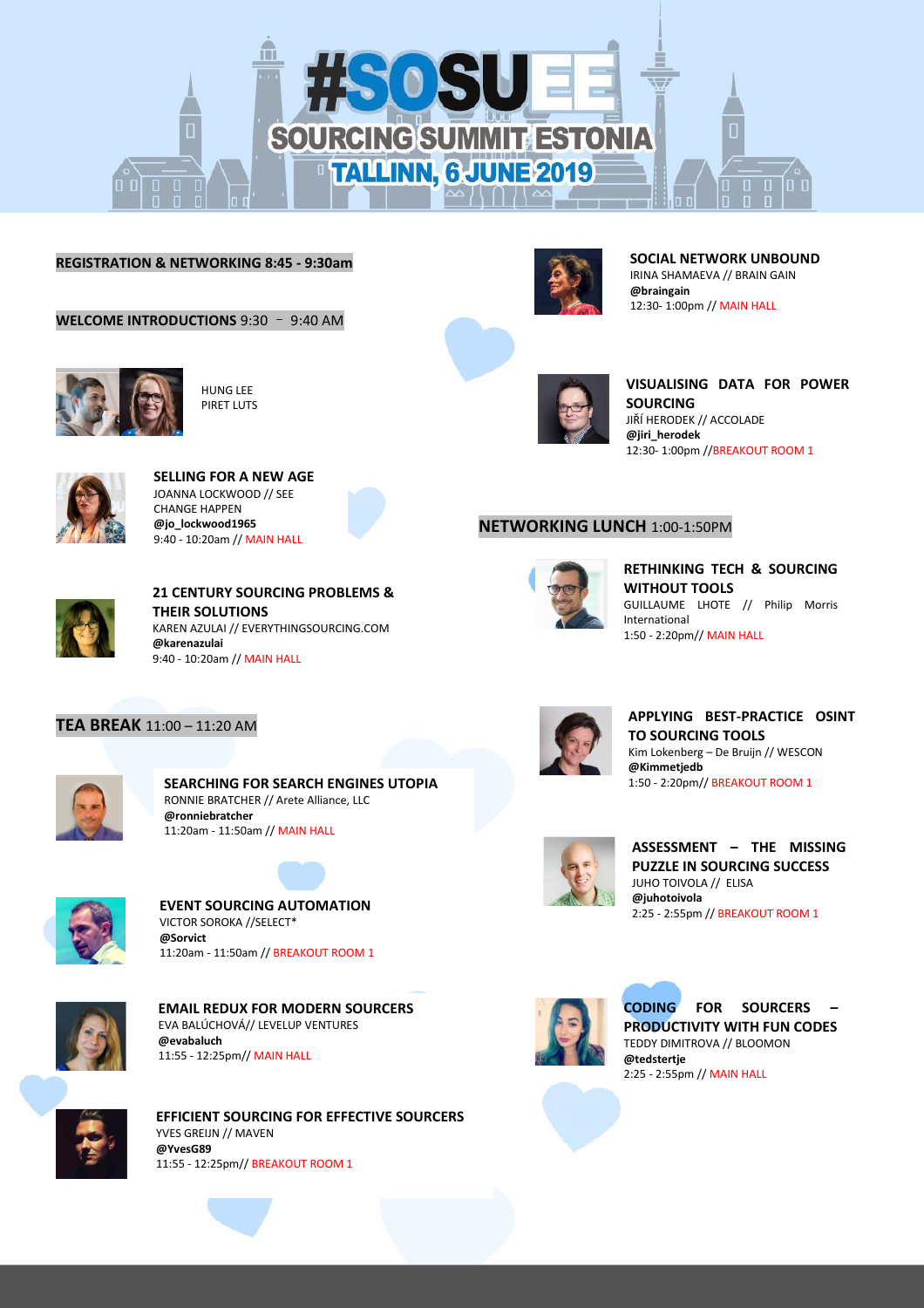



#### **USING EMOTIONS IN DAILY SOURCING** DANIELA HOEFLER // EPUNKT 2:25 - 2:55pm // BREAKOUT ROOM 2



**THE PSYCHOLOGY OF SOURCING & SOURCERS** NICOLAS REVOL // SERIAL SA **@RevolNicolas** 3:00 - 3:30pm // MAIN HALL



**CASE STUDY – COMMUNITY SOURCING** ANNA PIVOVAR // ZALANDO SE 3:00 - 3:30pm // BREAKOUT ROOM 1



**MESSAGE MASTERY TO STAY AHEAD IN THE SOURCING GAME** HUNG LEE // WorkShape.io **@HungLee** 4:30 - 5:05pm // MAIN HALL

## **DRINKS & SOCIAL NIGHT** 5:30 - 9:00 PM



PIRET LUTS

**SOSUEE PARTY** 7:00 - 9:00 PM



**CASE STUDY – FINDING HARD TO FIND DATA ENGINEERS** JENNI KIVIKOSKI // SOLITA **@jennikivikoski** 3:00 - 3:30pm // BREAKOUT ROOM 2

# **TEA BREAK** 3:00 - 3:30 PM



**SEE-THINK-DO. ATTRIBUTION MODELLING IN SOURCING** MATEJ MATOLIN // STRV **@MatejMatolin** 3:50 - 4:25pm // MAIN HALL



# **ASYNCHRONOUS COMMUNICATION FOR MODERN SOURCERS**

ANASTASIA PSHEGODSKAYA // GITLAB 3:50 - 4:25pm // BREAKOUT ROOM 1



**TRAINING SOURCING TEAMS** YULIA KUZMANE // AMAZING HIRING 3:50 - 4:25pm // BREAKOUT ROOM 2